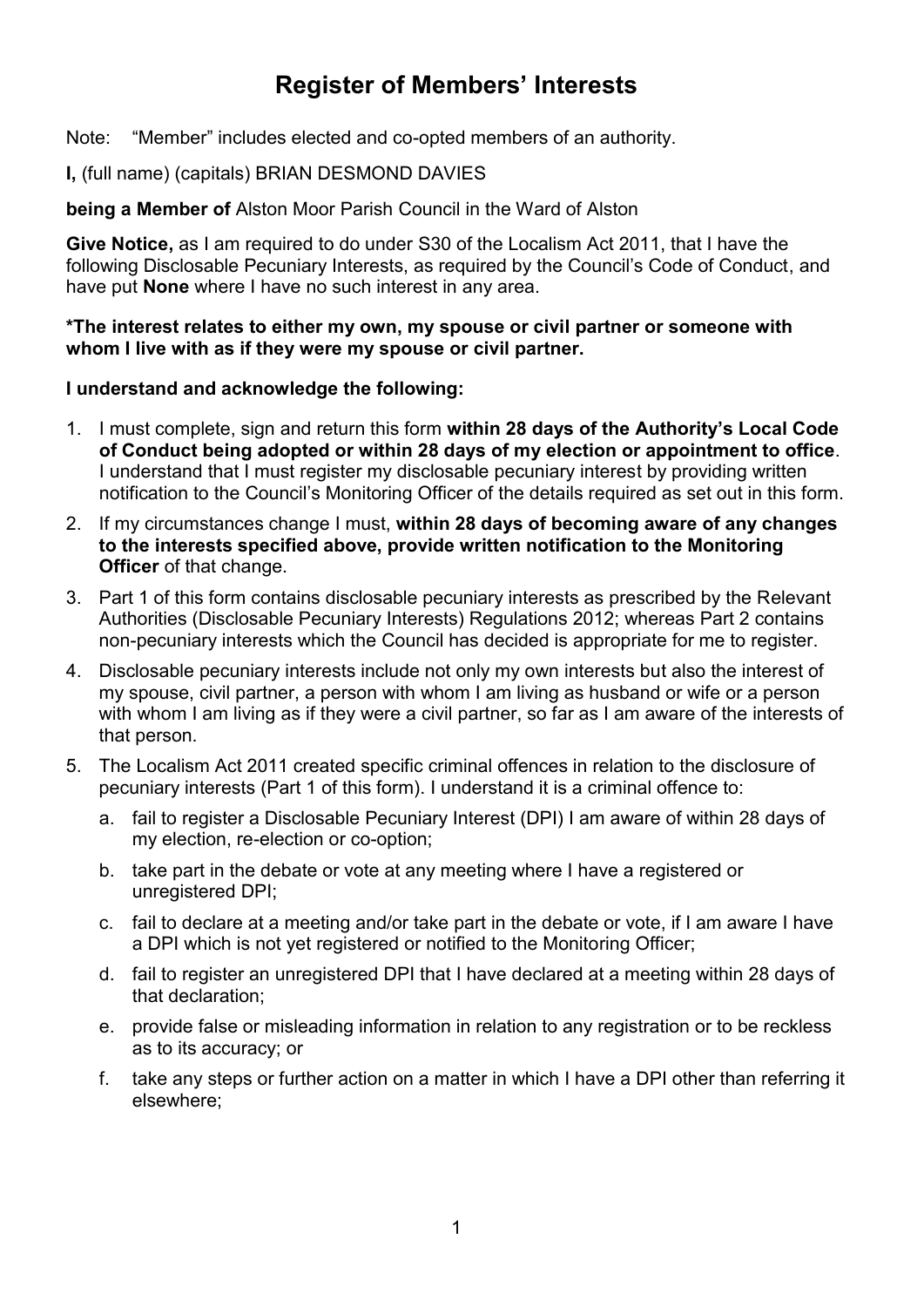in each case without reasonable excuse, and I recognise any such failure is a direct contravention of the Localism Act 2011 and a criminal offence; and may be investigated by the Police and referred to the Director of Public Prosecutions. I understand that upon conviction a Member or Co-opted Member may be fined up to a maximum of £5,000.

- 6. If I feel I have an interest which, if disclosable on a public register, could lead to myself or a person connected to me being subject to violence or intimidation, then I must disclose this as a sensitive interest to the Monitoring Officer on this form but need not declare the nature of the interest.
- 7. I must, **within 28 days of being offered or receiving any gift or hospitality in my capacity as a Member, with an estimated value of at least £25, provide written notification of that interest including details of the person(s) who made the offer or from whom it was received**. I understand that I should do this by completing the **Registration of Gifts and Hospitality** form and returning it to:

Member Services Eden District Council Town Hall Penrith CA11 7QF

# **Notification of Change of Circumstances**

**A Member must, within 28 days of becoming aware of any change to the interests specified below, provide written notification to the Parish Clerk and/or Monitoring Officer of that change at the Council Offices at the address above.**

### **I recognise that I have a legal duty to complete this form and that I must not:**

- 1. Omit any information that ought to be given in this notice;
- 2. Provide information that is materially false or misleading; or
- 3. Fail to update this information as my circumstances change.

| <b>Full Name:</b> | <b>BRIAN DESMOND DAVIES</b> |
|-------------------|-----------------------------|
| Signature:        | <b>B</b> D Davies           |
| Date Completed:   | 10 May 2021                 |

### **Office Use Only**

**Monitoring Officer's Signature:** L Tremble **Date Received:** 9 November 2021

# **Please retain one copy and send original to Member Services (address above)**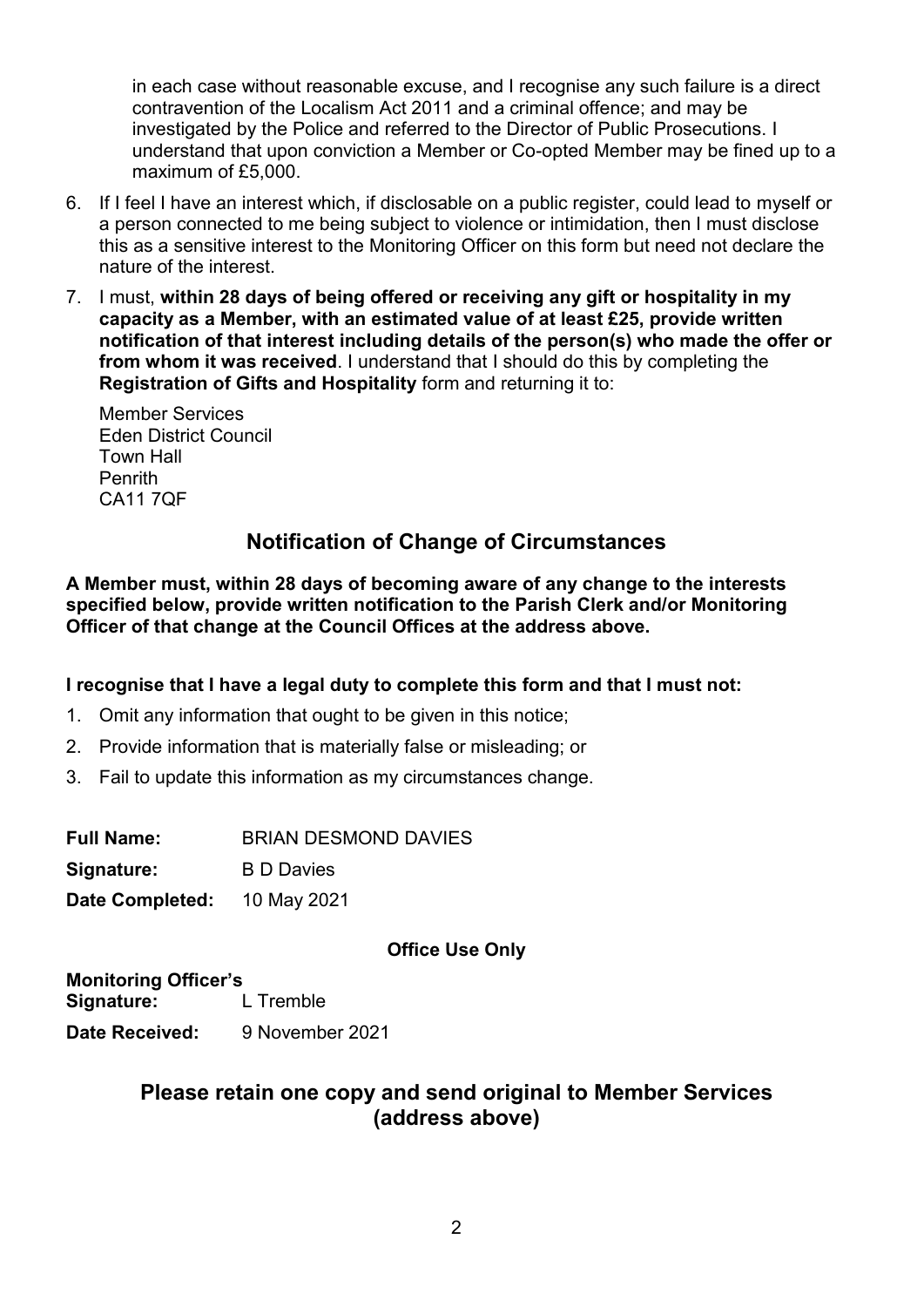# **Part 1: Disclosable Pecuniary Interests**

Please answer all parts of this form. You must enter information in every box. **If you do not have an interest in a particular question please put "None"**. All of your interests must be properly recorded in the appropriate areas.

### **Employment, Office, Trade, Profession or Vocation**

Any employment, office, trade, profession or vocation carried on for profit or gain. (Please include name, address and description if not obvious)

| <b>Myself</b>                                                                                         | My spouse or partner* (see definition above) |
|-------------------------------------------------------------------------------------------------------|----------------------------------------------|
| Retired                                                                                               | Retired                                      |
| Self-employed owner of Alston Holiday Let,<br>Coachmans Cottage, Raise Park, Brampton<br>Road, Alston |                                              |

#### **Sponsorship**

Any payment or provision of any other financial benefit (other than from the Council named above) made or provided within the relevant period in respect of any expenses incurred by me in carrying out duties as a Member or towards my election expenses.

This includes any payment or financial benefit from a trade union within the meaning of the Trade Union and Labour Relations (Consolidation) Act 1992.

| <b>Myself</b> | My spouse or partner* (see definition above) |  |
|---------------|----------------------------------------------|--|
| None          | <b>None</b>                                  |  |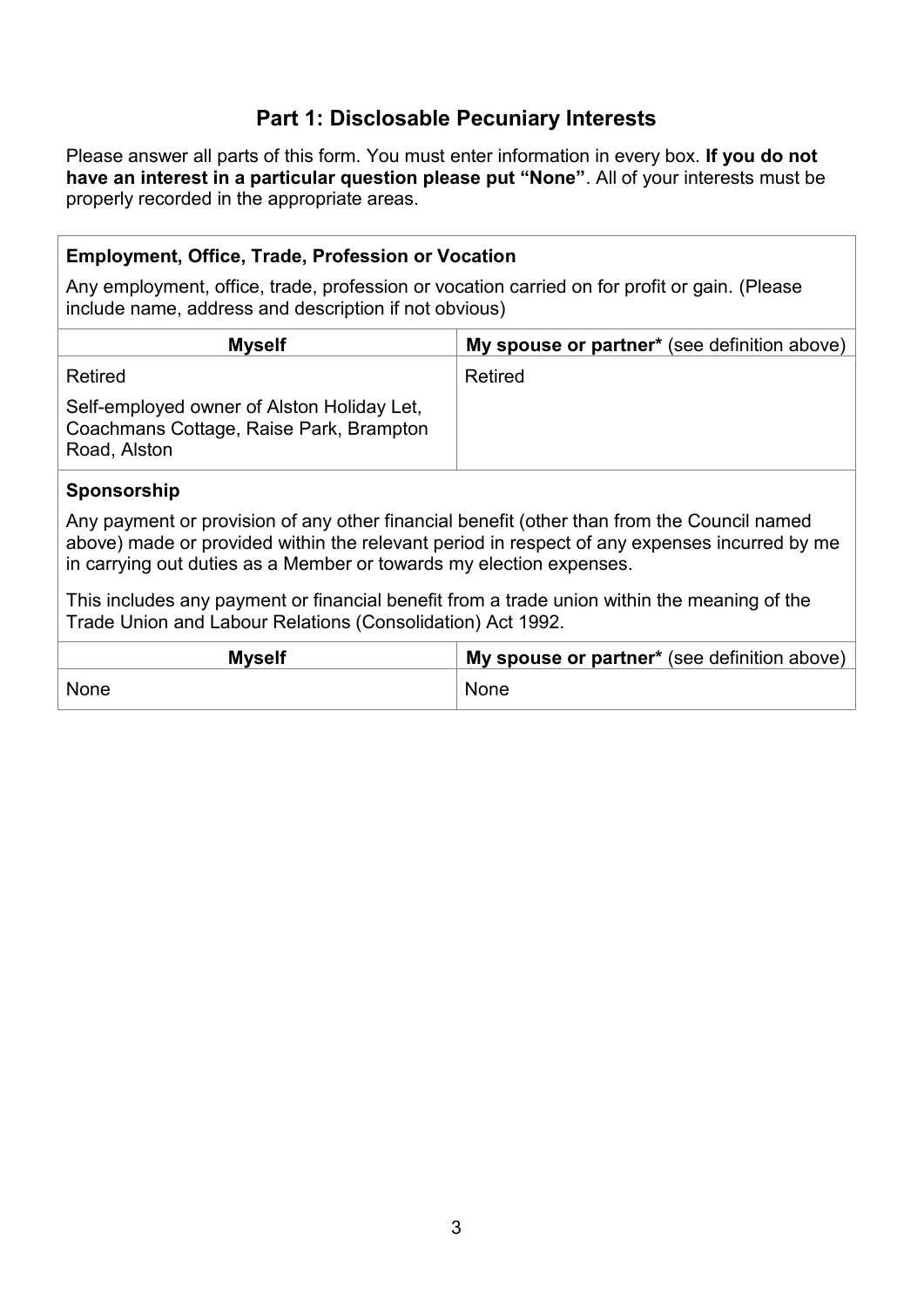### **Contracts**

Any contract which is made between the relevant person (that is me, my spouse or partner) or a body in which the relevant person has a beneficial interest) and the council named above –

- under which goods or services are to be provided or works are to be executed; and
- which has not been fully discharged.

| <b>Myself</b> | My spouse or partner* (see definition above) |
|---------------|----------------------------------------------|
| None          | <b>None</b>                                  |

#### **Land**

Any beneficial interest in land within the area of the council named above (that is, any land you own or rent or receive an income from **including the property in which you live** – please include the full postal address) – if you do not live within the area please specify this on the form.

| <b>Myself</b>                                                    | My spouse or partner* (see definition above)            |
|------------------------------------------------------------------|---------------------------------------------------------|
| Roseland, Townfoot, Alston.                                      | Roseland, Townfoot, Alston, Cumbria                     |
| Coachmans Cottage, Raise Park, Brampton<br>Road, Alston, Cumbria | Coachmans Cottage, Raise Park, Brampton<br>Road, Alston |

#### **Licences**

Any licenses (alone or jointly with others) to occupy land in the area of the Council named above for a month or longer for example something you may do on another's land (for example park a caravan or lodging in someone else's house with permission but no actual tenancy, that is, living with parents/relatives/friends) but you don't necessarily have exclusive use. Include detail and full postal address.

| <b>Myself</b> | I My spouse or partner* (see definition above) |
|---------------|------------------------------------------------|
| None          | <b>None</b>                                    |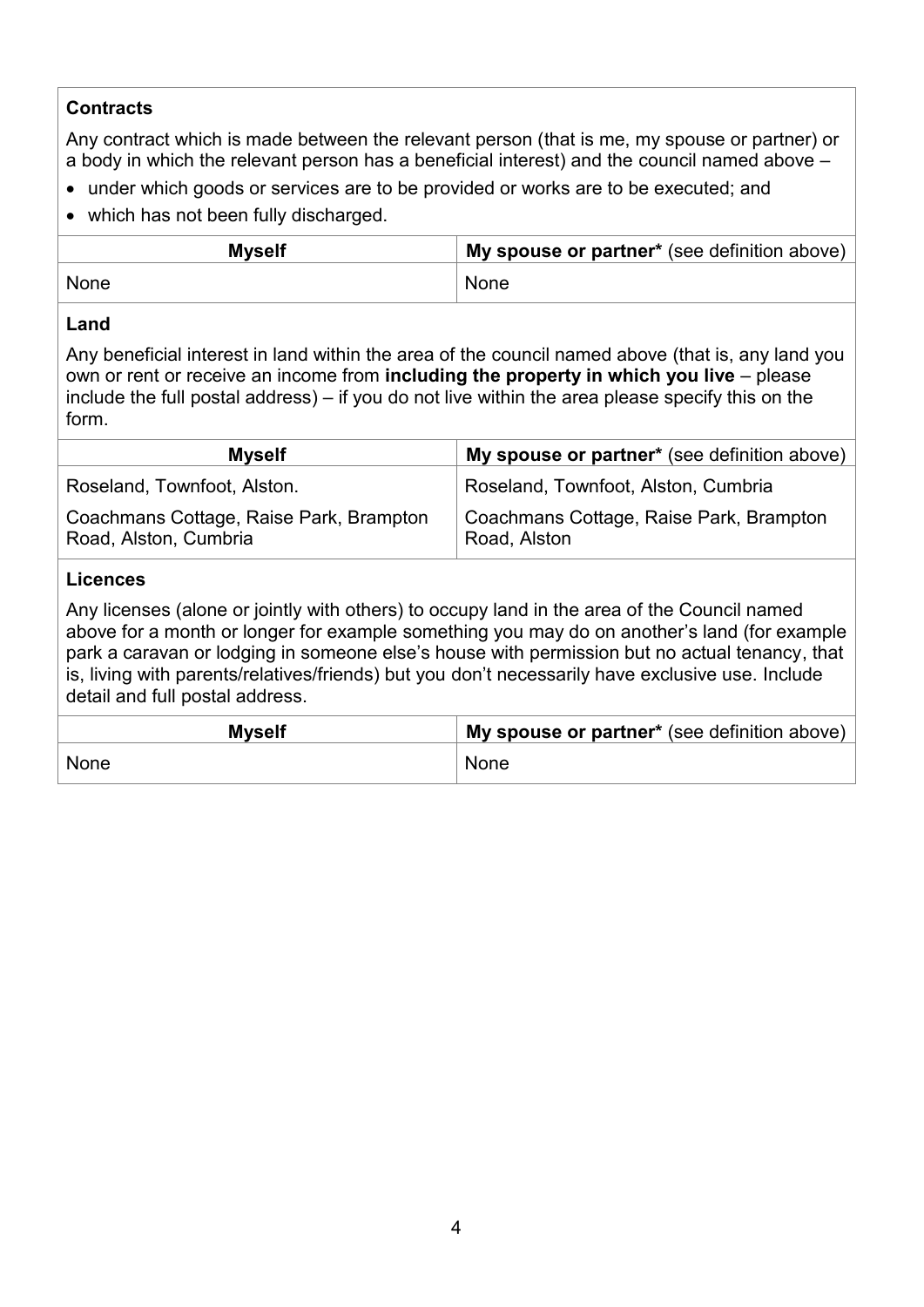### **Corporate Tenancies**

Any tenancy where (to my knowledge) –

- the landlord is the Council named above; and
- the tenant is a body in which I or my spouse or partner\* has a beneficial interest.

| Myself | My spouse or partner* (see definition above) |
|--------|----------------------------------------------|
| None   | <b>None</b>                                  |

#### **Securities**

Any beneficial interest in securities of a body where:

- that body (to my knowledge) has a place of business or land in the area of the Council named above; **and**
- either
	- a. the total nominal value of the securities exceeds £25,000 or one hundredth of the total issued share capital of that body; or
	- b. if the share capital of that body is of more than one class, the total nominal value of the shares of any one class in which I or my spouse or partner\* has a beneficial interest exceeds one hundredth of the total issued share capital of that class.

(securities means shares, debentures, debenture stock, loan stock, bonds, units of a collective investment scheme within the meaning of the Financial Services and markets Act 2000 and other securities, other than money deposited with a building society)

| <b>Myself</b> | My spouse or partner* (see definition above) |  |
|---------------|----------------------------------------------|--|
| None          | None                                         |  |